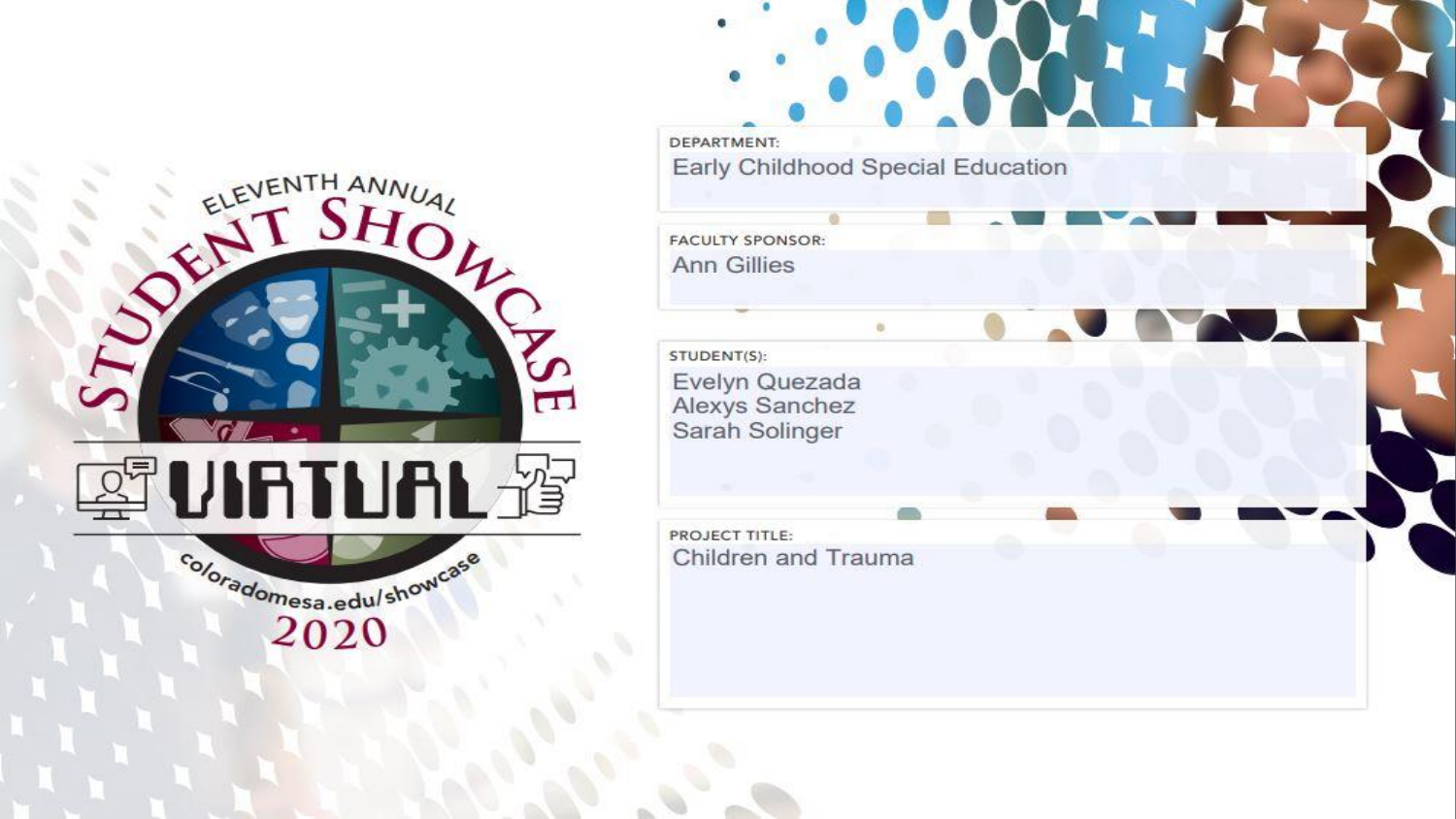### Statistics of Children Who Experience Trauma

A report from the National Survey on Children's Health found that nearly 47 percent of all children in the U.S experience at least **one** traumatic experience, such as abuse or neglect, the death of a parent, or witnessing community violence in school or in the neighborhood.

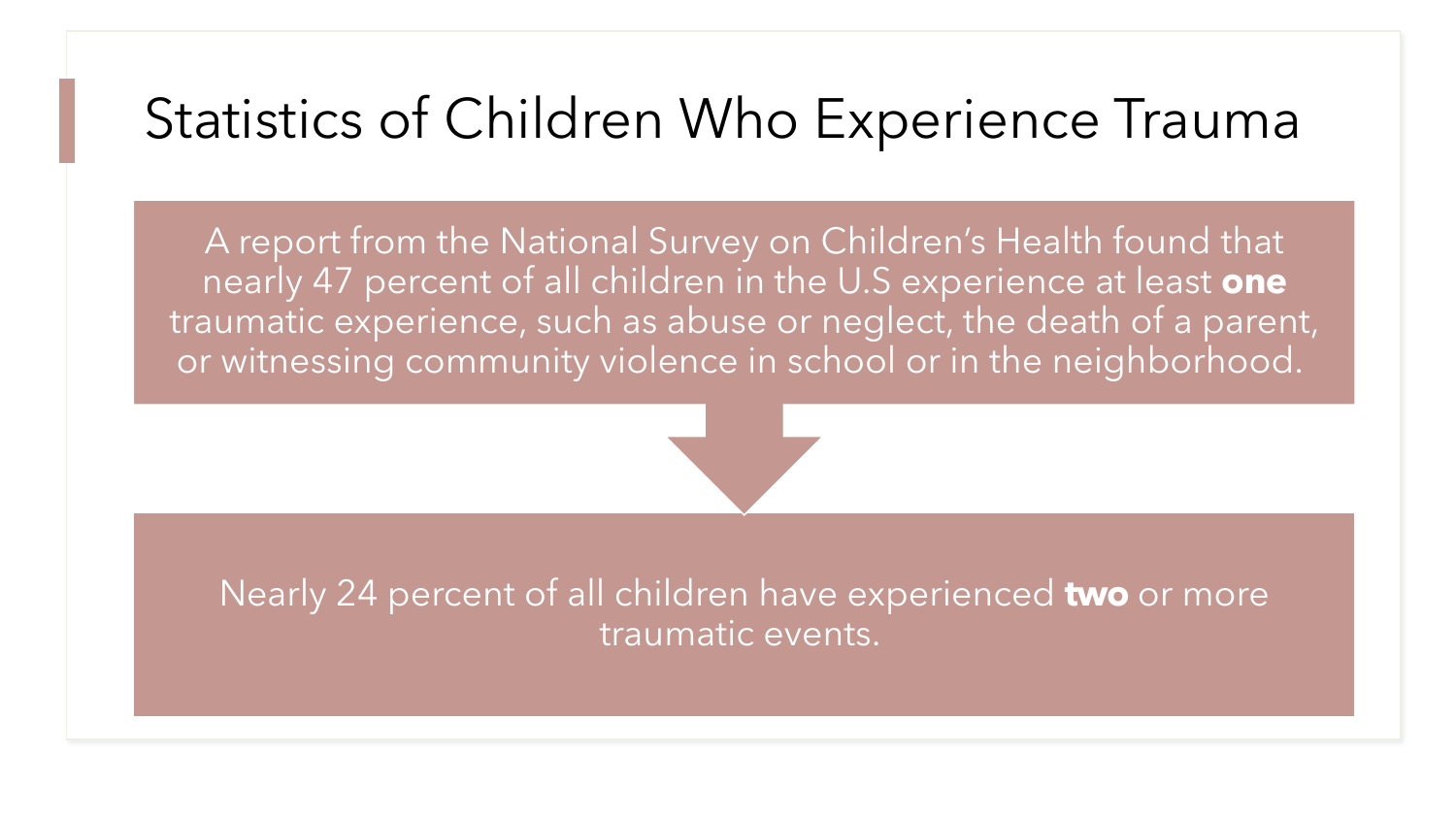# Signs of Trauma in Children

- Heightened sense of threat and worry about safety
- Changes in behavior
- Regressive behaviors
- Changes in eating
- Increased distress
- Difficulty building relationships
- Trouble regulating emotions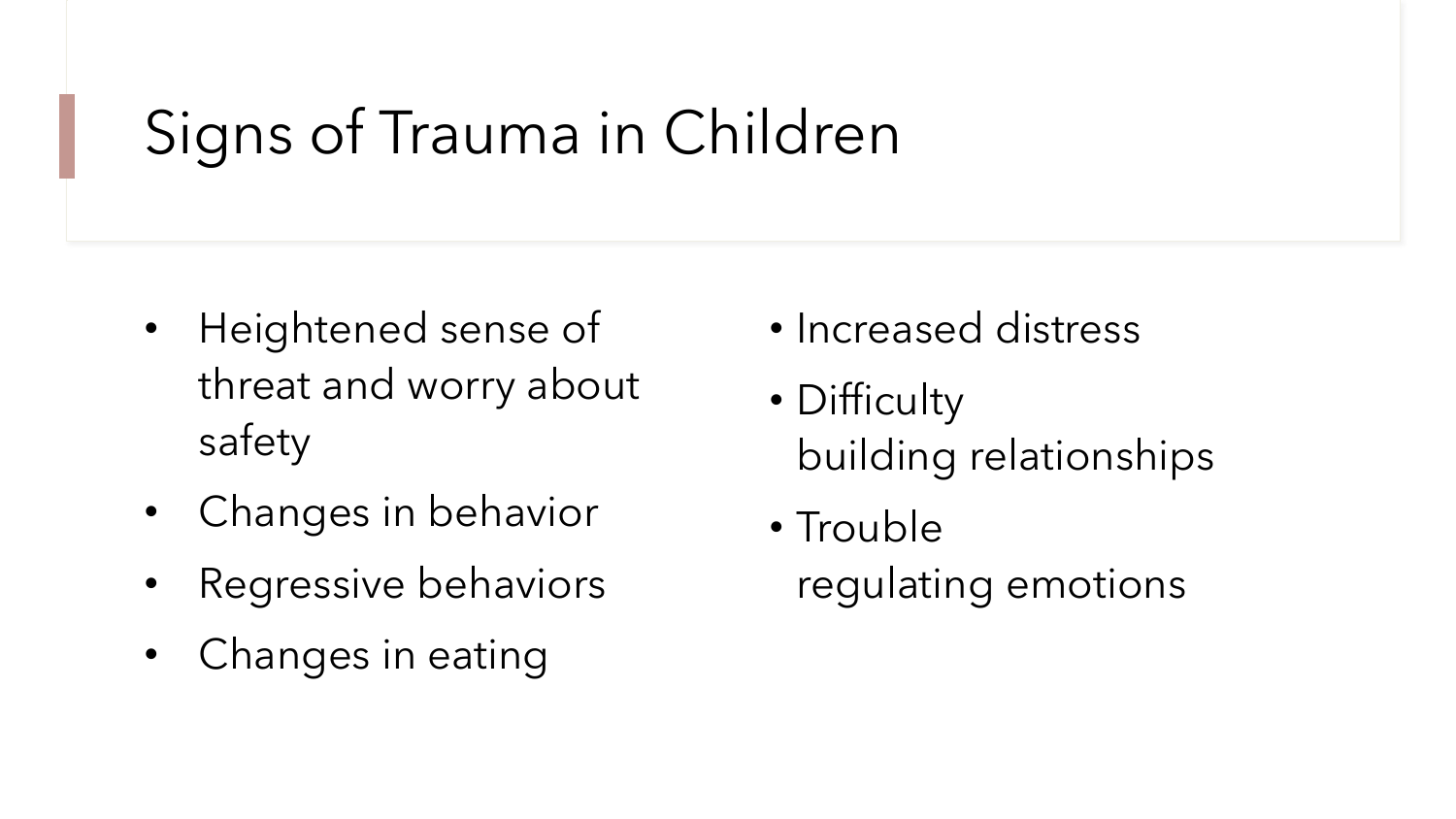## Domain of Development Effects

#### **Cognitive**

- Difficulty paying attention
- Lack of sustained curiosity
- Problems processing information
- Problems focusing on/completing tasks
- Difficulty planning and anticipate consequences
- Problems with language development

#### **Attachment**

- Difficulty trusting others
- Interpersonal difficulty
- Social isolation
- Difficulty seeking help
- Clingy
- Separation anxiety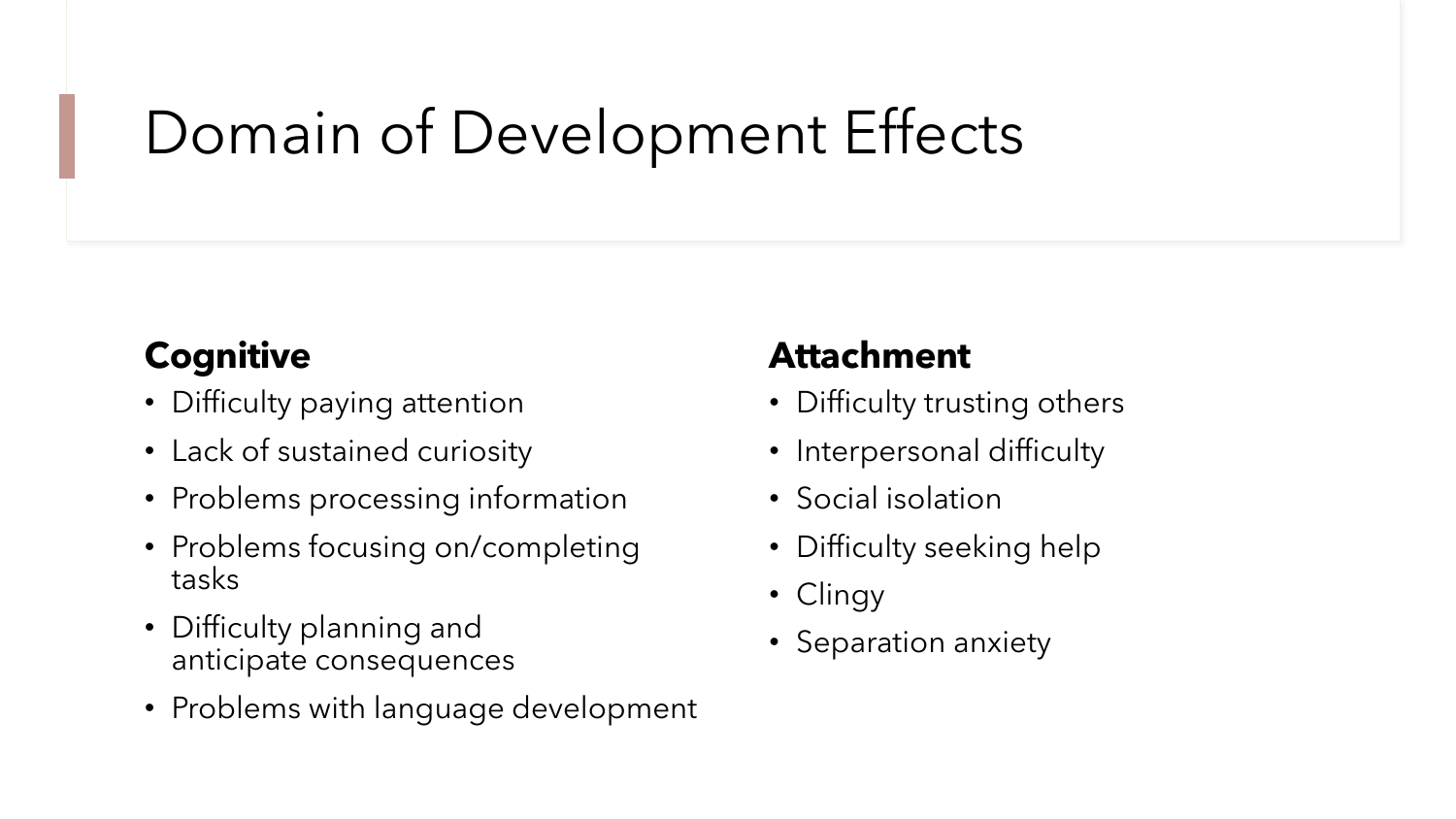## Long Term Effects of Trauma

• The Adverse Childhood Experiences (ACE) Study found that adults who experienced trauma as children had more presence of diseases including ischemic heart disease, cancer, chronic lung disease, skeletal fractures, and liver disease.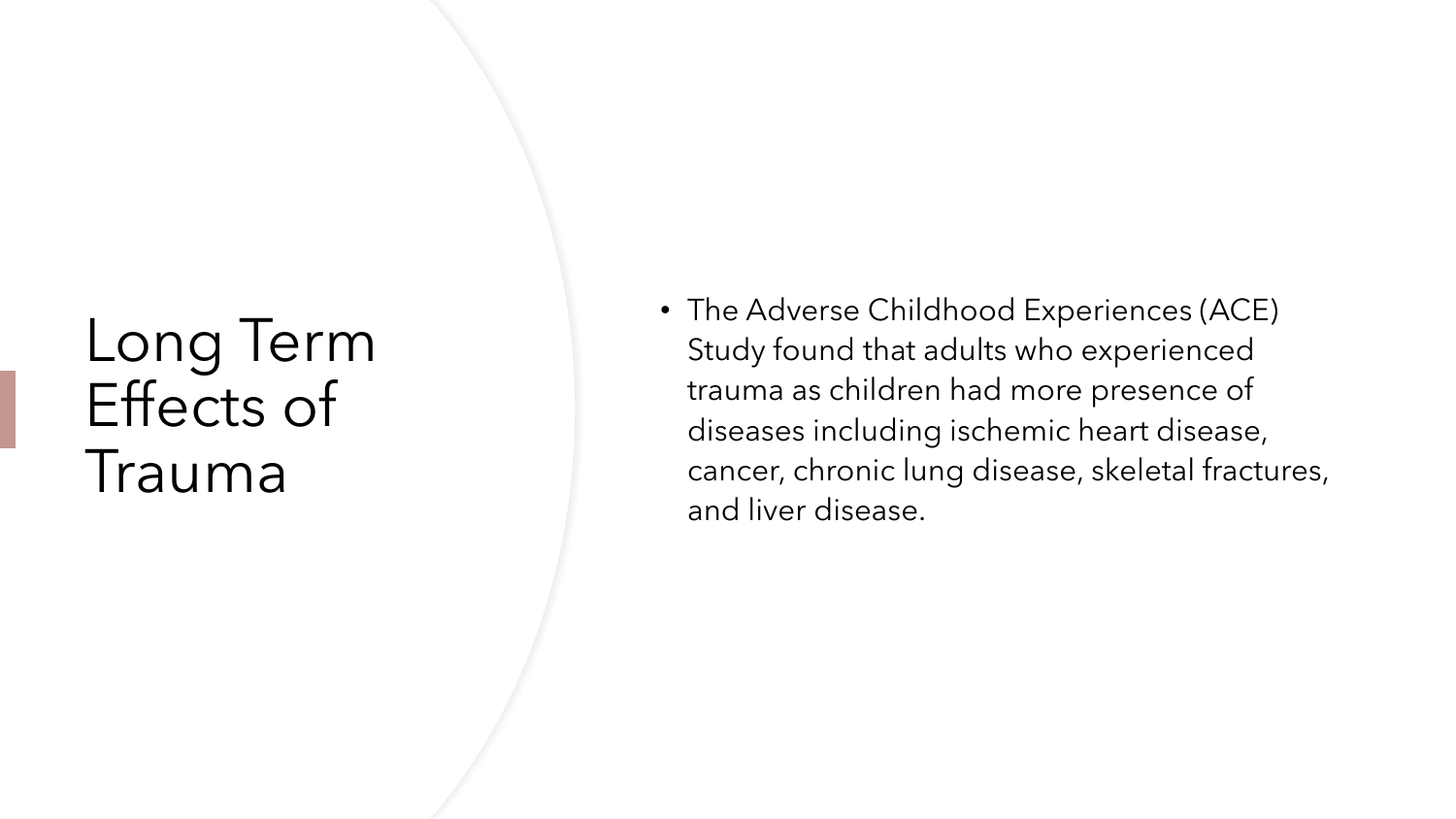

### Research-Based Best Teaching Practices-Strategies

- Create classroom routines that are consistent.
- Inform students when something out of the ordinary will occur.
- Offer extra support during transitions or difficult times.
- Use different techniques that support self-regulation.
- Create healthy and consistent interactions with families, this will influence the students brain development and their ability to engage successfully in the classroom.
- Most importantly, children need loving and nurturing educators who will support them in their most troubling moments.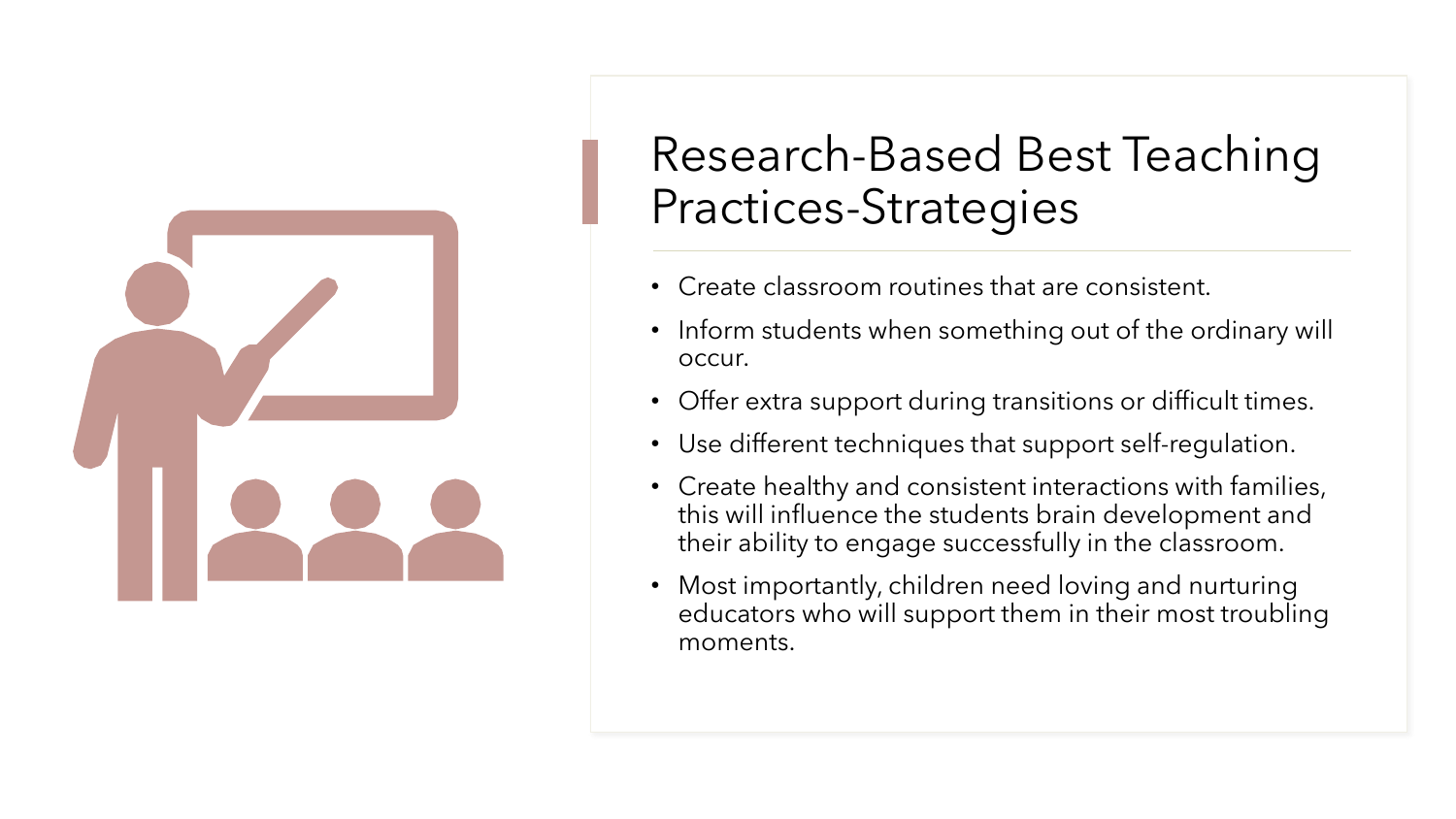# "Students who are *loved* at *home* come to school to learn, and students who aren't, come to *school* to be *loved*."

- Nicholas A. Ferroni